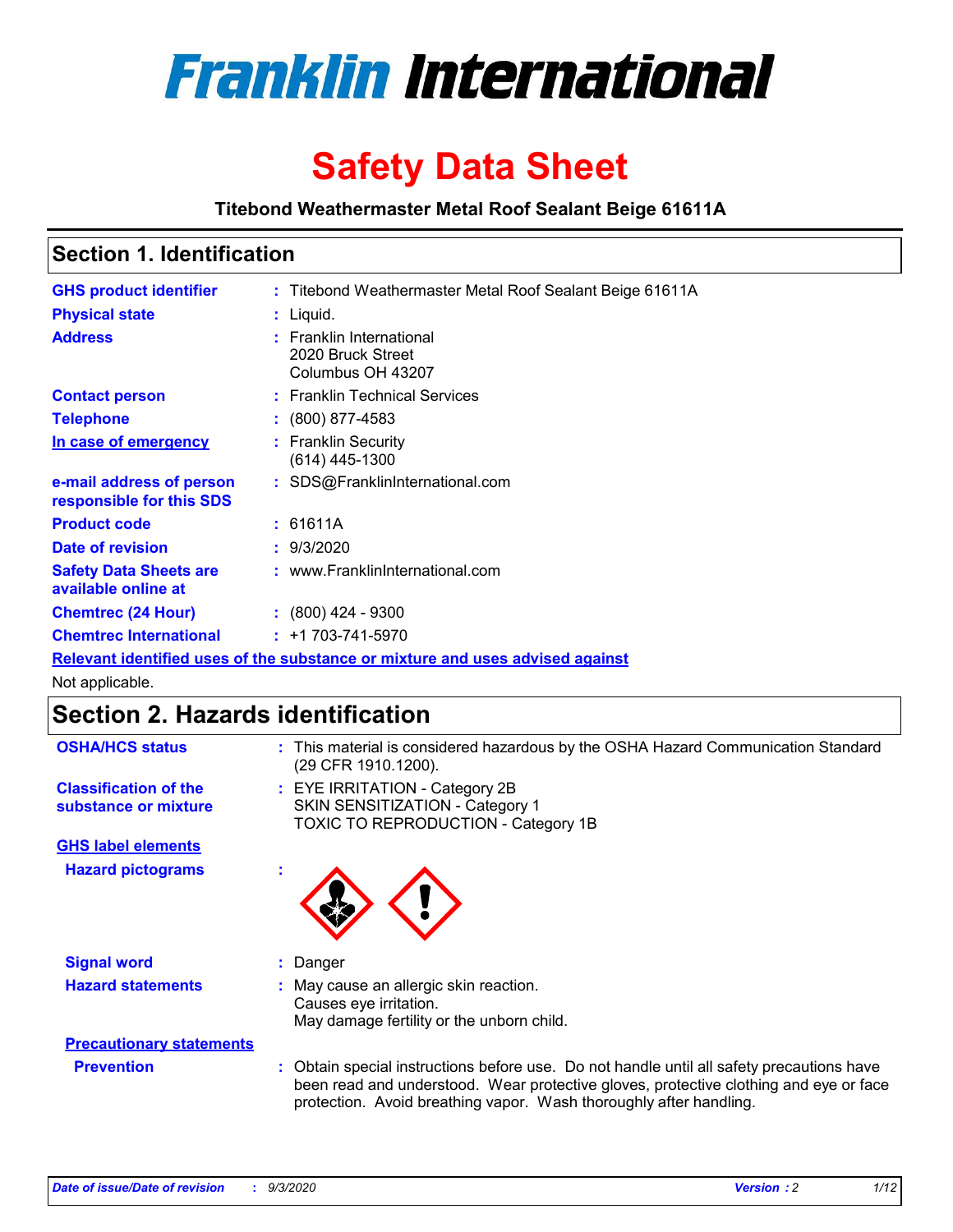### **Section 2. Hazards identification**

| <b>Response</b>                            | : IF exposed or concerned: Get medical advice or attention. Wash contaminated clothing<br>before reuse. IF ON SKIN: Wash with plenty of water. IF IN EYES: Rinse cautiously<br>with water for several minutes. Remove contact lenses, if present and easy to do.<br>Continue rinsing. If eye irritation persists: Get medical advice or attention. |
|--------------------------------------------|----------------------------------------------------------------------------------------------------------------------------------------------------------------------------------------------------------------------------------------------------------------------------------------------------------------------------------------------------|
| <b>Storage</b>                             | : Store locked up.                                                                                                                                                                                                                                                                                                                                 |
| <b>Disposal</b>                            | : Dispose of contents and container in accordance with all local, regional, national and<br>international regulations.                                                                                                                                                                                                                             |
| <b>Hazards not otherwise</b><br>classified | : Product generates methanol during cure.                                                                                                                                                                                                                                                                                                          |

# **Section 3. Composition/information on ingredients**

| <b>Substance/mixture</b> |  | : Mixture |
|--------------------------|--|-----------|
|--------------------------|--|-----------|

| <b>Ingredient name</b>       | $\frac{9}{6}$ | <b>CAS number</b> |
|------------------------------|---------------|-------------------|
| 3-aminopropyltriethoxysilane | ≤3            | 919-30-2          |
| Dibutyltin dilaurate         | ∣≤0.3         | 77-58-7           |

Any concentration shown as a range is to protect confidentiality or is due to batch variation.

**There are no additional ingredients present which, within the current knowledge of the supplier and in the concentrations applicable, are classified as hazardous to health or the environment and hence require reporting in this section.**

**Occupational exposure limits, if available, are listed in Section 8.**

### **Section 4. First aid measures**

| <b>Description of necessary first aid measures</b> |                                                                                                                                                                                                                                                                                                                                                                                                                                                                                                                                                                                                                                                                                                                                                                           |
|----------------------------------------------------|---------------------------------------------------------------------------------------------------------------------------------------------------------------------------------------------------------------------------------------------------------------------------------------------------------------------------------------------------------------------------------------------------------------------------------------------------------------------------------------------------------------------------------------------------------------------------------------------------------------------------------------------------------------------------------------------------------------------------------------------------------------------------|
| <b>Eye contact</b>                                 | : Immediately flush eyes with plenty of water, occasionally lifting the upper and lower<br>eyelids. Check for and remove any contact lenses. Continue to rinse for at least 10<br>minutes. If irritation persists, get medical attention.                                                                                                                                                                                                                                                                                                                                                                                                                                                                                                                                 |
| <b>Inhalation</b>                                  | : Remove victim to fresh air and keep at rest in a position comfortable for breathing. If<br>not breathing, if breathing is irregular or if respiratory arrest occurs, provide artificial<br>respiration or oxygen by trained personnel. It may be dangerous to the person providing<br>aid to give mouth-to-mouth resuscitation. Get medical attention. If unconscious, place<br>in recovery position and get medical attention immediately. Maintain an open airway.<br>Loosen tight clothing such as a collar, tie, belt or waistband. In case of inhalation of<br>decomposition products in a fire, symptoms may be delayed. The exposed person may<br>need to be kept under medical surveillance for 48 hours.                                                       |
| <b>Skin contact</b>                                | : Wash with plenty of soap and water. Remove contaminated clothing and shoes. Wash<br>contaminated clothing thoroughly with water before removing it, or wear gloves.<br>Continue to rinse for at least 10 minutes. Get medical attention. In the event of any<br>complaints or symptoms, avoid further exposure. Wash clothing before reuse. Clean<br>shoes thoroughly before reuse.                                                                                                                                                                                                                                                                                                                                                                                     |
| <b>Ingestion</b>                                   | : Wash out mouth with water. Remove dentures if any. Remove victim to fresh air and<br>keep at rest in a position comfortable for breathing. If material has been swallowed and<br>the exposed person is conscious, give small quantities of water to drink. Stop if the<br>exposed person feels sick as vomiting may be dangerous. Do not induce vomiting<br>unless directed to do so by medical personnel. If vomiting occurs, the head should be<br>kept low so that vomit does not enter the lungs. Get medical attention. Never give<br>anything by mouth to an unconscious person. If unconscious, place in recovery position<br>and get medical attention immediately. Maintain an open airway. Loosen tight clothing<br>such as a collar, tie, belt or waistband. |
| Most important symptoms/effects, acute and delayed |                                                                                                                                                                                                                                                                                                                                                                                                                                                                                                                                                                                                                                                                                                                                                                           |
| <b>Potential acute health effects</b>              |                                                                                                                                                                                                                                                                                                                                                                                                                                                                                                                                                                                                                                                                                                                                                                           |
| Eye contact                                        | : May cause eye irritation.                                                                                                                                                                                                                                                                                                                                                                                                                                                                                                                                                                                                                                                                                                                                               |
| <b>Inhalation</b>                                  | : No known significant effects or critical hazards.                                                                                                                                                                                                                                                                                                                                                                                                                                                                                                                                                                                                                                                                                                                       |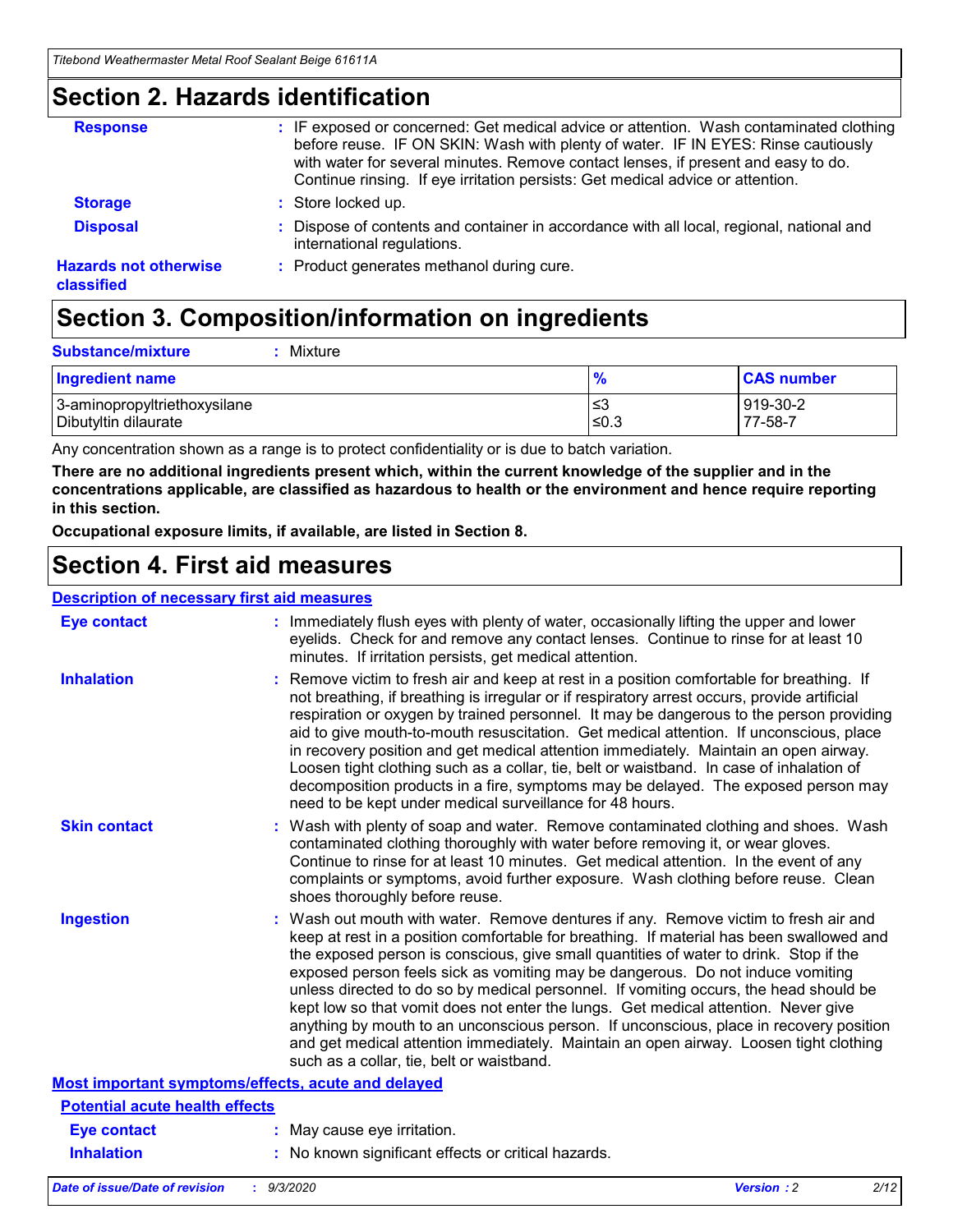| <u>Hiebona Wealhennasier MelarNoor Sealahl Belge 01011A</u> |                                                                                                                                                                                                                                                                                                                                                                                                                 |  |  |  |
|-------------------------------------------------------------|-----------------------------------------------------------------------------------------------------------------------------------------------------------------------------------------------------------------------------------------------------------------------------------------------------------------------------------------------------------------------------------------------------------------|--|--|--|
| <b>Section 4. First aid measures</b>                        |                                                                                                                                                                                                                                                                                                                                                                                                                 |  |  |  |
| <b>Skin contact</b>                                         | : May cause skin irritation.                                                                                                                                                                                                                                                                                                                                                                                    |  |  |  |
| <b>Ingestion</b>                                            | : No known significant effects or critical hazards.                                                                                                                                                                                                                                                                                                                                                             |  |  |  |
| Over-exposure signs/symptoms                                |                                                                                                                                                                                                                                                                                                                                                                                                                 |  |  |  |
| <b>Eye contact</b>                                          | : Adverse symptoms may include the following:<br>irritation<br>watering<br>redness                                                                                                                                                                                                                                                                                                                              |  |  |  |
| <b>Inhalation</b>                                           | : Adverse symptoms may include the following:<br>reduced fetal weight<br>increase in fetal deaths<br>skeletal malformations                                                                                                                                                                                                                                                                                     |  |  |  |
| <b>Skin contact</b>                                         | : Adverse symptoms may include the following:<br>irritation<br>redness<br>reduced fetal weight<br>increase in fetal deaths<br>skeletal malformations                                                                                                                                                                                                                                                            |  |  |  |
| <b>Ingestion</b>                                            | : Adverse symptoms may include the following:<br>reduced fetal weight<br>increase in fetal deaths<br>skeletal malformations                                                                                                                                                                                                                                                                                     |  |  |  |
|                                                             | Indication of immediate medical attention and special treatment needed, if necessary                                                                                                                                                                                                                                                                                                                            |  |  |  |
| <b>Notes to physician</b>                                   | : In case of inhalation of decomposition products in a fire, symptoms may be delayed.<br>The exposed person may need to be kept under medical surveillance for 48 hours.                                                                                                                                                                                                                                        |  |  |  |
| <b>Specific treatments</b>                                  | : No specific treatment.                                                                                                                                                                                                                                                                                                                                                                                        |  |  |  |
| <b>Protection of first-aiders</b>                           | : No action shall be taken involving any personal risk or without suitable training. If it is<br>suspected that fumes are still present, the rescuer should wear an appropriate mask or<br>self-contained breathing apparatus. It may be dangerous to the person providing aid to<br>give mouth-to-mouth resuscitation. Wash contaminated clothing thoroughly with water<br>before removing it, or wear gloves. |  |  |  |
| See toxicological information (Section 11)                  |                                                                                                                                                                                                                                                                                                                                                                                                                 |  |  |  |

# **Section 5. Fire-fighting measures**

| : Use an extinguishing agent suitable for the surrounding fire.                                                                                                                                   |
|---------------------------------------------------------------------------------------------------------------------------------------------------------------------------------------------------|
| : None known.                                                                                                                                                                                     |
| : In a fire or if heated, a pressure increase will occur and the container may burst.                                                                                                             |
| Decomposition products may include the following materials:<br>carbon dioxide<br>carbon monoxide<br>nitrogen oxides<br>metal oxide/oxides                                                         |
| Promptly isolate the scene by removing all persons from the vicinity of the incident if<br>there is a fire. No action shall be taken involving any personal risk or without suitable<br>training. |
| : Fire-fighters should wear appropriate protective equipment and self-contained breathing<br>apparatus (SCBA) with a full face-piece operated in positive pressure mode.                          |
|                                                                                                                                                                                                   |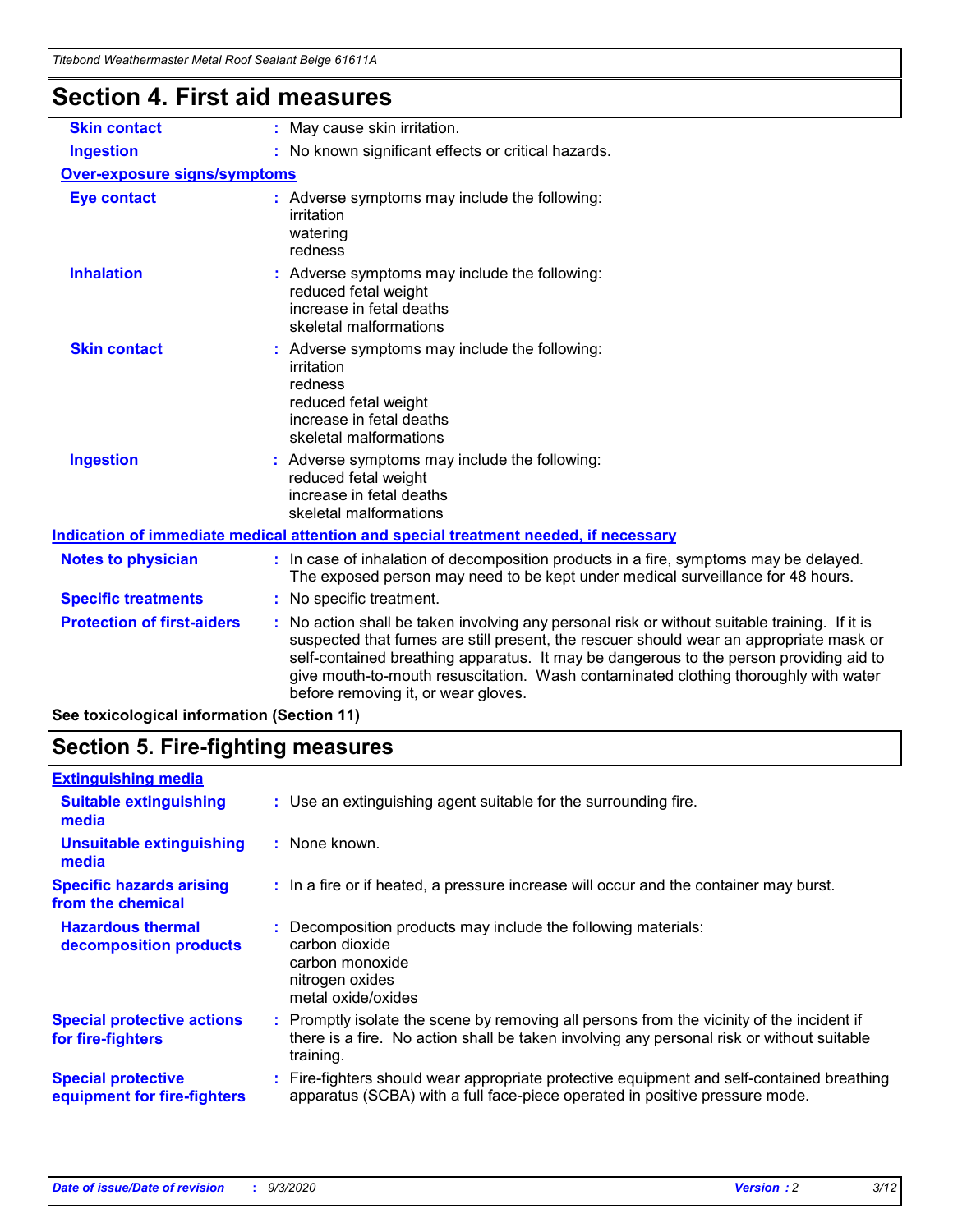### **Section 6. Accidental release measures**

|                                                              | <b>Personal precautions, protective equipment and emergency procedures</b>                                                                                                                                                                                                                                                                                                                                                                                                                                                                                                                                                                                                                                   |  |  |  |  |
|--------------------------------------------------------------|--------------------------------------------------------------------------------------------------------------------------------------------------------------------------------------------------------------------------------------------------------------------------------------------------------------------------------------------------------------------------------------------------------------------------------------------------------------------------------------------------------------------------------------------------------------------------------------------------------------------------------------------------------------------------------------------------------------|--|--|--|--|
| For non-emergency<br>personnel                               | : No action shall be taken involving any personal risk or without suitable training.<br>Evacuate surrounding areas. Keep unnecessary and unprotected personnel from<br>entering. Do not touch or walk through spilled material. Avoid breathing vapor or mist.<br>Provide adequate ventilation. Wear appropriate respirator when ventilation is<br>inadequate. Put on appropriate personal protective equipment.                                                                                                                                                                                                                                                                                             |  |  |  |  |
| For emergency responders                                     | : If specialized clothing is required to deal with the spillage, take note of any information in<br>Section 8 on suitable and unsuitable materials. See also the information in "For non-<br>emergency personnel".                                                                                                                                                                                                                                                                                                                                                                                                                                                                                           |  |  |  |  |
| <b>Environmental precautions</b>                             | : Avoid dispersal of spilled material and runoff and contact with soil, waterways, drains<br>and sewers. Inform the relevant authorities if the product has caused environmental<br>pollution (sewers, waterways, soil or air).                                                                                                                                                                                                                                                                                                                                                                                                                                                                              |  |  |  |  |
| <b>Methods and materials for containment and cleaning up</b> |                                                                                                                                                                                                                                                                                                                                                                                                                                                                                                                                                                                                                                                                                                              |  |  |  |  |
| <b>Small spill</b>                                           | : Stop leak if without risk. Move containers from spill area. Dilute with water and mop up<br>if water-soluble. Alternatively, or if water-insoluble, absorb with an inert dry material and<br>place in an appropriate waste disposal container. Dispose of via a licensed waste<br>disposal contractor.                                                                                                                                                                                                                                                                                                                                                                                                     |  |  |  |  |
| <b>Large spill</b>                                           | : Stop leak if without risk. Move containers from spill area. Approach release from<br>upwind. Prevent entry into sewers, water courses, basements or confined areas. Wash<br>spillages into an effluent treatment plant or proceed as follows. Contain and collect<br>spillage with non-combustible, absorbent material e.g. sand, earth, vermiculite or<br>diatomaceous earth and place in container for disposal according to local regulations<br>(see Section 13). Dispose of via a licensed waste disposal contractor. Contaminated<br>absorbent material may pose the same hazard as the spilled product. Note: see<br>Section 1 for emergency contact information and Section 13 for waste disposal. |  |  |  |  |

## **Section 7. Handling and storage**

### **Precautions for safe handling**

| <b>Protective measures</b>                                                       | : Put on appropriate personal protective equipment (see Section 8). Persons with a<br>history of skin sensitization problems should not be employed in any process in which<br>this product is used. Avoid exposure - obtain special instructions before use. Avoid<br>exposure during pregnancy. Do not handle until all safety precautions have been read<br>and understood. Do not get in eyes or on skin or clothing. Do not ingest. Avoid<br>breathing vapor or mist. If during normal use the material presents a respiratory hazard,<br>use only with adequate ventilation or wear appropriate respirator. Keep in the original<br>container or an approved alternative made from a compatible material, kept tightly<br>closed when not in use. Empty containers retain product residue and can be hazardous.<br>Do not reuse container. |  |
|----------------------------------------------------------------------------------|--------------------------------------------------------------------------------------------------------------------------------------------------------------------------------------------------------------------------------------------------------------------------------------------------------------------------------------------------------------------------------------------------------------------------------------------------------------------------------------------------------------------------------------------------------------------------------------------------------------------------------------------------------------------------------------------------------------------------------------------------------------------------------------------------------------------------------------------------|--|
| <b>Advice on general</b><br>occupational hygiene                                 | : Eating, drinking and smoking should be prohibited in areas where this material is<br>handled, stored and processed. Workers should wash hands and face before eating,<br>drinking and smoking. Remove contaminated clothing and protective equipment before<br>entering eating areas. See also Section 8 for additional information on hygiene<br>measures.                                                                                                                                                                                                                                                                                                                                                                                                                                                                                    |  |
| <b>Conditions for safe storage,</b><br>including any<br><i>incompatibilities</i> | Store between the following temperatures: 0 to 120°C (32 to 248°F). Store in<br>accordance with local regulations. Store in original container protected from direct<br>sunlight in a dry, cool and well-ventilated area, away from incompatible materials (see<br>Section 10) and food and drink. Store locked up. Keep container tightly closed and<br>sealed until ready for use. Containers that have been opened must be carefully<br>resealed and kept upright to prevent leakage. Do not store in unlabeled containers.<br>Use appropriate containment to avoid environmental contamination. See Section 10 for<br>incompatible materials before handling or use.                                                                                                                                                                         |  |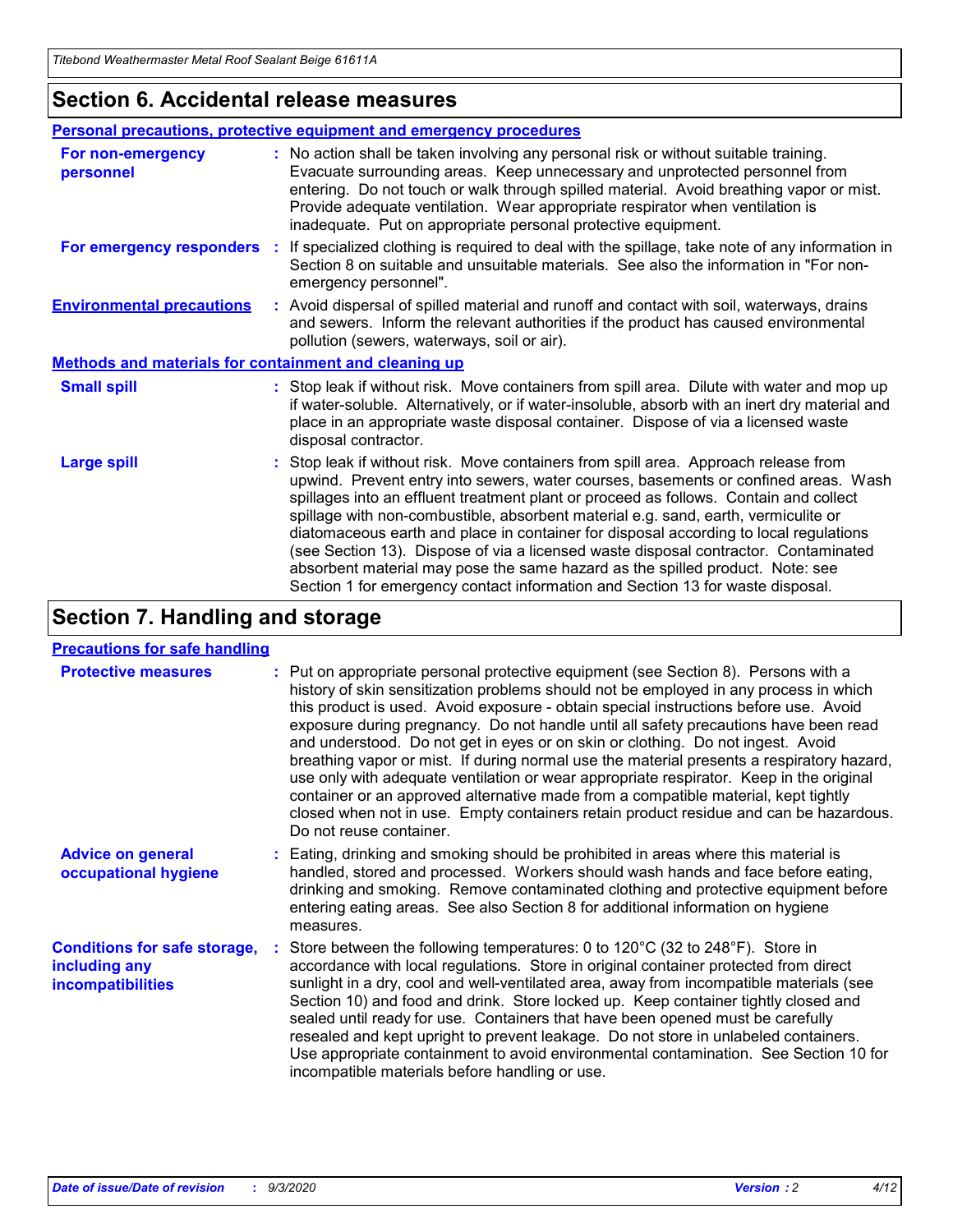# **Section 8. Exposure controls/personal protection**

### **Control parameters**

#### **Occupational exposure limits**

| <b>Ingredient name</b>                               |    |                        | <b>Exposure limits</b>                                                                                                                                                                                                                                                                                                                                                                                                                                                                                                                                                                                                 |
|------------------------------------------------------|----|------------------------|------------------------------------------------------------------------------------------------------------------------------------------------------------------------------------------------------------------------------------------------------------------------------------------------------------------------------------------------------------------------------------------------------------------------------------------------------------------------------------------------------------------------------------------------------------------------------------------------------------------------|
| 3-aminopropyltriethoxysilane<br>Dibutyltin dilaurate |    |                        | None.<br>ACGIH TLV (United States, 3/2020). Absorbed through skin.<br>Notes: as Sn<br>TWA: $0.1 \text{ mg/m}^3$ , (as Sn) 8 hours.<br>STEL: 0.2 mg/m <sup>3</sup> , (as Sn) 15 minutes.<br>NIOSH REL (United States, 10/2016). Absorbed through skin.<br>Notes: as Sn<br>TWA: 0.1 mg/m <sup>3</sup> , (as Sn) 10 hours.<br>OSHA PEL (United States, 5/2018). Notes: as Sn<br>TWA: 0.1 mg/m <sup>3</sup> , (as Sn) 8 hours.<br>OSHA PEL 1989 (United States, 3/1989). Absorbed through skin.<br>Notes: measured as Sn<br>TWA: 0.1 mg/m <sup>3</sup> , (measured as Sn) 8 hours. Form: Organic                           |
| <b>Appropriate engineering</b><br>controls           |    |                        | : If user operations generate dust, fumes, gas, vapor or mist, use process enclosures,<br>local exhaust ventilation or other engineering controls to keep worker exposure to<br>airborne contaminants below any recommended or statutory limits.                                                                                                                                                                                                                                                                                                                                                                       |
| <b>Environmental exposure</b><br>controls            |    |                        | Emissions from ventilation or work process equipment should be checked to ensure<br>they comply with the requirements of environmental protection legislation. In some<br>cases, fume scrubbers, filters or engineering modifications to the process equipment<br>will be necessary to reduce emissions to acceptable levels.                                                                                                                                                                                                                                                                                          |
| <b>Individual protection measures</b>                |    |                        |                                                                                                                                                                                                                                                                                                                                                                                                                                                                                                                                                                                                                        |
| <b>Hygiene measures</b>                              |    |                        | : Wash hands, forearms and face thoroughly after handling chemical products, before<br>eating, smoking and using the lavatory and at the end of the working period.<br>Appropriate techniques should be used to remove potentially contaminated clothing.<br>Contaminated work clothing should not be allowed out of the workplace. Wash<br>contaminated clothing before reusing. Ensure that eyewash stations and safety<br>showers are close to the workstation location.                                                                                                                                            |
| <b>Eye/face protection</b>                           |    |                        | Safety eyewear complying with an approved standard should be used when a risk<br>assessment indicates this is necessary to avoid exposure to liquid splashes, mists,<br>gases or dusts. If contact is possible, the following protection should be worn, unless<br>the assessment indicates a higher degree of protection: chemical splash goggles.                                                                                                                                                                                                                                                                    |
| <b>Skin protection</b>                               |    |                        |                                                                                                                                                                                                                                                                                                                                                                                                                                                                                                                                                                                                                        |
| <b>Hand protection</b>                               |    |                        | : Chemical-resistant, impervious gloves complying with an approved standard should be<br>worn at all times when handling chemical products if a risk assessment indicates this is<br>necessary. Considering the parameters specified by the glove manufacturer, check<br>during use that the gloves are still retaining their protective properties. It should be<br>noted that the time to breakthrough for any glove material may be different for different<br>glove manufacturers. In the case of mixtures, consisting of several substances, the<br>protection time of the gloves cannot be accurately estimated. |
| <b>Body protection</b>                               |    | handling this product. | Personal protective equipment for the body should be selected based on the task being<br>performed and the risks involved and should be approved by a specialist before                                                                                                                                                                                                                                                                                                                                                                                                                                                |
| <b>Other skin protection</b>                         |    |                        | : Appropriate footwear and any additional skin protection measures should be selected<br>based on the task being performed and the risks involved and should be approved by a<br>specialist before handling this product.                                                                                                                                                                                                                                                                                                                                                                                              |
| <b>Respiratory protection</b>                        | ÷. | aspects of use.        | Based on the hazard and potential for exposure, select a respirator that meets the<br>appropriate standard or certification. Respirators must be used according to a<br>respiratory protection program to ensure proper fitting, training, and other important                                                                                                                                                                                                                                                                                                                                                         |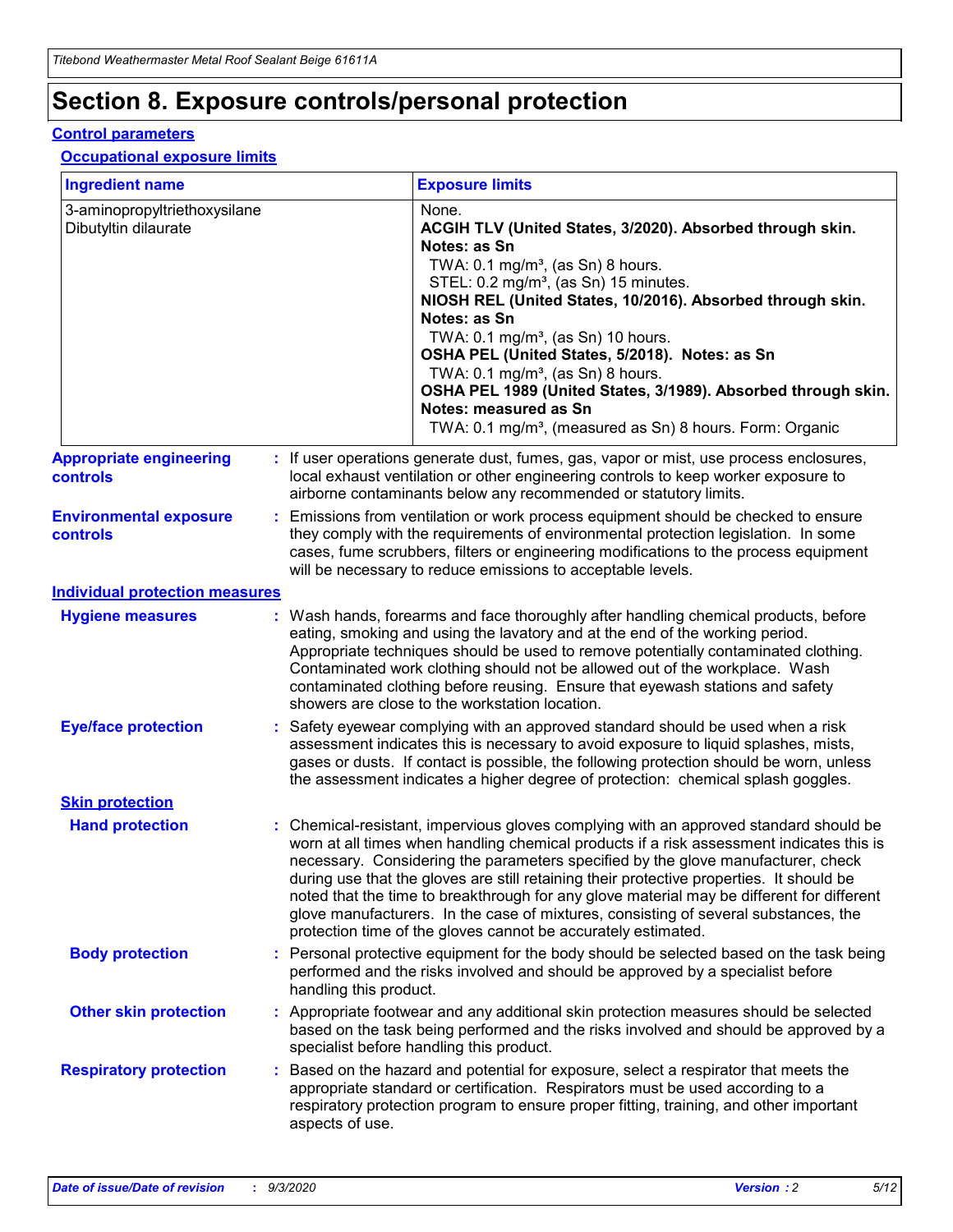### **Section 9. Physical and chemical properties**

#### **Appearance**

| <b>Physical state</b>                             |    | : Liquid. [Paste.]                                              |
|---------------------------------------------------|----|-----------------------------------------------------------------|
| <b>Color</b>                                      |    | Beige.                                                          |
| Odor                                              |    | Characteristic.                                                 |
| <b>Odor threshold</b>                             |    | Not available.                                                  |
| рH                                                |    | Not applicable.                                                 |
| <b>Melting point</b>                              |    | Not available.                                                  |
| <b>Boiling point</b>                              |    | : $>200^{\circ}$ C ( $>392^{\circ}$ F)                          |
| <b>Flash point</b>                                |    | Closed cup: >200°C (>392°F) [Setaflash.]                        |
| <b>Evaporation rate</b>                           |    | $:$ >1 (butyl acetate = 1)                                      |
| <b>Flammability (solid, gas)</b>                  |    | : Not available.                                                |
| Lower and upper explosive<br>(flammable) limits   |    | : Not available.                                                |
| <b>VOC (less water, less</b><br>exempt solvents)  |    | : 0 g/l                                                         |
| <b>Volatility</b>                                 |    | $: 0\%$ (w/w)                                                   |
| <b>Vapor density</b>                              |    | Not available.                                                  |
| <b>Relative density</b>                           | ÷. | $\sqrt{1/432}$                                                  |
| <b>Solubility</b>                                 |    | Insoluble in the following materials: cold water and hot water. |
| <b>Solubility in water</b>                        |    | Not available.                                                  |
| <b>Partition coefficient: n-</b><br>octanol/water |    | : Not available.                                                |
| <b>Auto-ignition temperature</b>                  |    | : Not available.                                                |
| <b>Decomposition temperature</b>                  |    | : Not available.                                                |
| <b>Viscosity</b>                                  |    | $:$ Not available.                                              |

### **Section 10. Stability and reactivity**

| <b>Reactivity</b>                            |    | : No specific test data related to reactivity available for this product or its ingredients.            |
|----------------------------------------------|----|---------------------------------------------------------------------------------------------------------|
| <b>Chemical stability</b>                    |    | : The product is stable.                                                                                |
| <b>Possibility of hazardous</b><br>reactions |    | : Under normal conditions of storage and use, hazardous reactions will not occur.                       |
| <b>Conditions to avoid</b>                   |    | : No specific data.                                                                                     |
| <b>Incompatible materials</b>                | ٠. | No specific data.                                                                                       |
| <b>Hazardous decomposition</b><br>products   | ÷. | Under normal conditions of storage and use, hazardous decomposition products should<br>not be produced. |

# **Section 11. Toxicological information**

### **Information on toxicological effects**

### **Acute toxicity**

| <b>Product/ingredient name</b> | <b>Result</b>           | <b>Species</b> | <b>Dose</b>                | <b>Exposure</b> |
|--------------------------------|-------------------------|----------------|----------------------------|-----------------|
| 3-aminopropyltriethoxysilane   | <b>ILD50 Dermal</b>     | Rabbit         | 4.29 g/kg                  |                 |
| Dibutyltin dilaurate           | ILD50 Oral<br>LD50 Oral | Rat<br>Rat     | $1.57$ g/kg<br>175 $mg/kg$ |                 |
|                                |                         |                |                            |                 |

**Irritation/Corrosion**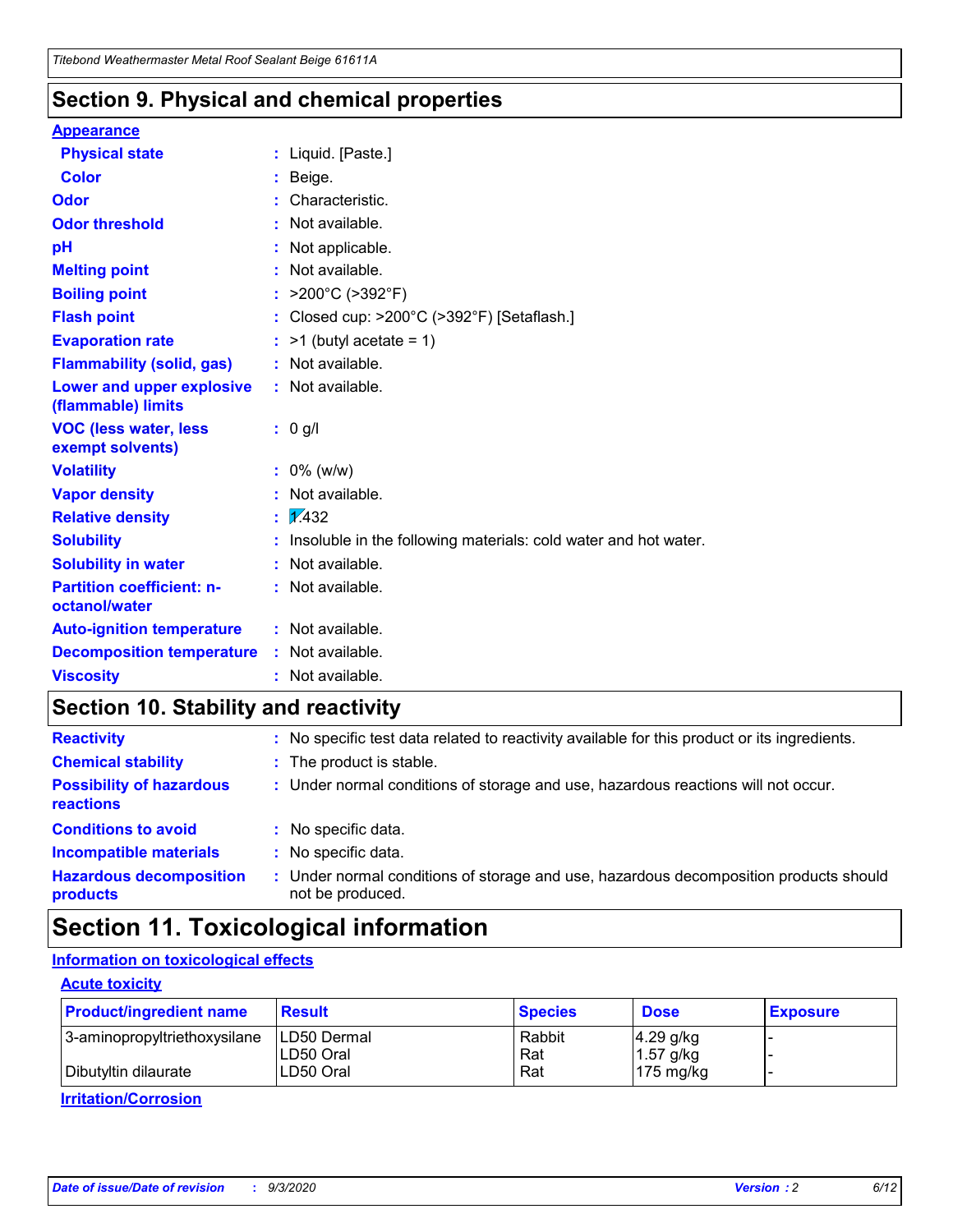# **Section 11. Toxicological information**

| <b>Product/ingredient name</b> | <b>Result</b>            | <b>Species</b> | <b>Score</b> | <b>Exposure</b>    | <b>Observation</b> |
|--------------------------------|--------------------------|----------------|--------------|--------------------|--------------------|
| 3-aminopropyltriethoxysilane   | Eyes - Mild irritant     | Rabbit         |              | $100 \text{ mg}$   |                    |
|                                | Eyes - Severe irritant   | Rabbit         |              | 24 hours 750       |                    |
|                                |                          |                |              | ug                 |                    |
|                                | Skin - Severe irritant   | Rabbit         |              | 24 hours 5         | -                  |
| Dibutyltin dilaurate           | Eyes - Moderate irritant | Rabbit         |              | mg<br>24 hours 100 |                    |
|                                |                          |                |              | mg                 |                    |
|                                | Skin - Severe irritant   | Rabbit         |              | 500 mg             | -                  |

### **Sensitization**

Not available.

### **Mutagenicity**

Not available.

### **Carcinogenicity**

Not available.

#### **Reproductive toxicity**

Not available.

### **Teratogenicity**

Not available.

### **Specific target organ toxicity (single exposure)**

Not available.

### **Specific target organ toxicity (repeated exposure)**

| <b>Name</b>                                                                  |                                                                                                                             | <b>Category</b>                                     | <b>Route of</b><br>exposure | <b>Target organs</b> |  |  |
|------------------------------------------------------------------------------|-----------------------------------------------------------------------------------------------------------------------------|-----------------------------------------------------|-----------------------------|----------------------|--|--|
| Dibutyltin dilaurate                                                         |                                                                                                                             | Category 1                                          | $\overline{\phantom{0}}$    | respiratory system   |  |  |
| <b>Aspiration hazard</b><br>Not available.                                   |                                                                                                                             |                                                     |                             |                      |  |  |
| <b>Information on the likely</b><br>routes of exposure                       | : Not available.                                                                                                            |                                                     |                             |                      |  |  |
| <b>Potential acute health effects</b>                                        |                                                                                                                             |                                                     |                             |                      |  |  |
| <b>Eye contact</b>                                                           |                                                                                                                             | : May cause eye irritation.                         |                             |                      |  |  |
| <b>Inhalation</b>                                                            |                                                                                                                             | : No known significant effects or critical hazards. |                             |                      |  |  |
| <b>Skin contact</b>                                                          |                                                                                                                             | : May cause skin irritation.                        |                             |                      |  |  |
| <b>Ingestion</b>                                                             |                                                                                                                             | : No known significant effects or critical hazards. |                             |                      |  |  |
| Symptoms related to the physical, chemical and toxicological characteristics |                                                                                                                             |                                                     |                             |                      |  |  |
| <b>Eye contact</b>                                                           | : Adverse symptoms may include the following:<br>irritation<br>watering<br>redness                                          |                                                     |                             |                      |  |  |
| <b>Inhalation</b>                                                            | : Adverse symptoms may include the following:<br>reduced fetal weight<br>increase in fetal deaths<br>skeletal malformations |                                                     |                             |                      |  |  |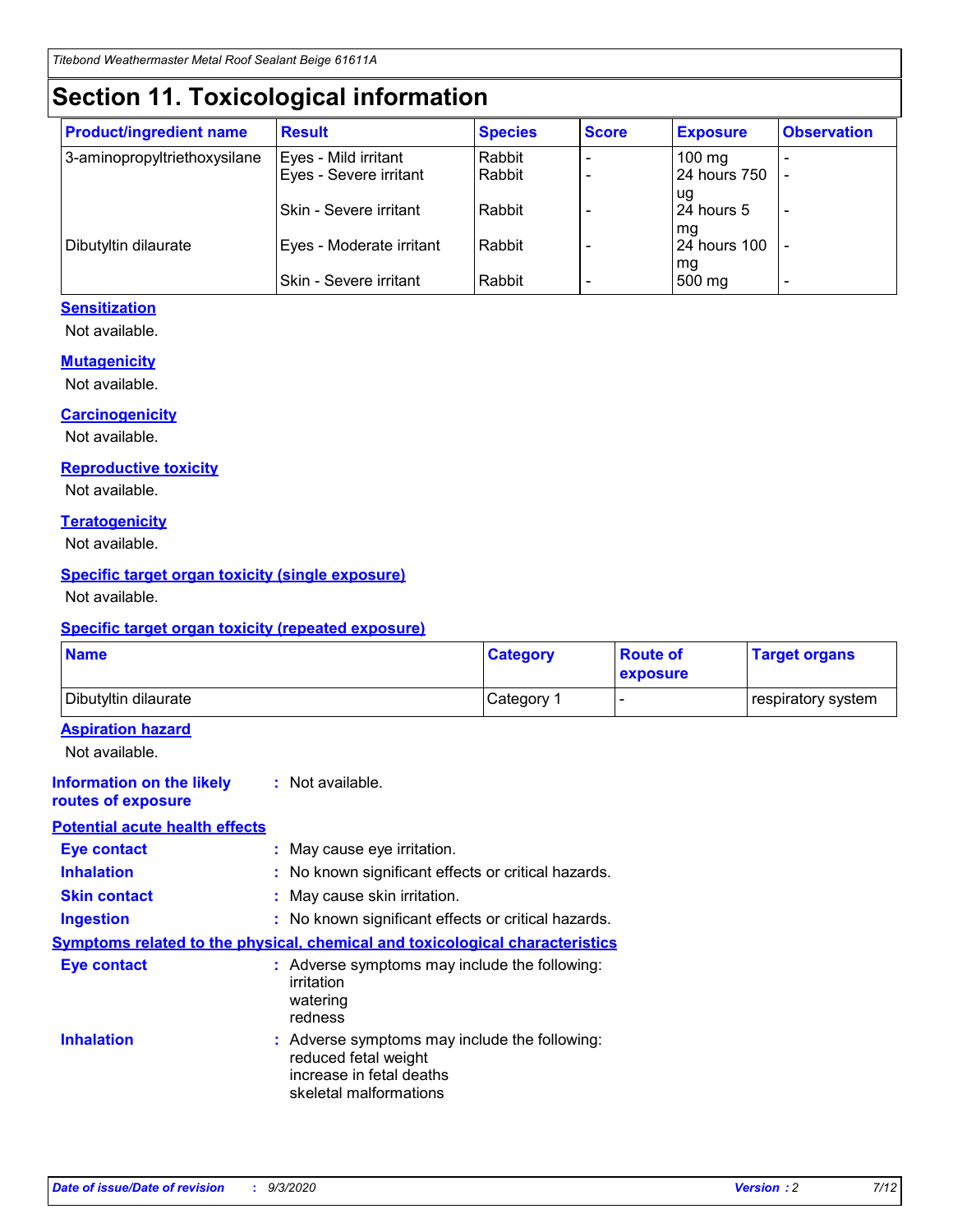*Titebond Weathermaster Metal Roof Sealant Beige 61611A*

# **Section 11. Toxicological information**

| <b>Skin contact</b>                     | : Adverse symptoms may include the following:<br>irritation                                            |
|-----------------------------------------|--------------------------------------------------------------------------------------------------------|
|                                         | redness                                                                                                |
|                                         | reduced fetal weight                                                                                   |
|                                         | increase in fetal deaths                                                                               |
|                                         | skeletal malformations                                                                                 |
| <b>Ingestion</b>                        | : Adverse symptoms may include the following:<br>reduced fetal weight                                  |
|                                         | increase in fetal deaths                                                                               |
|                                         | skeletal malformations                                                                                 |
|                                         | Delayed and immediate effects and also chronic effects from short and long term exposure               |
| <b>Short term exposure</b>              |                                                                                                        |
| <b>Potential immediate</b><br>effects   | : Not available.                                                                                       |
| <b>Potential delayed effects</b>        | : Not available.                                                                                       |
| <b>Long term exposure</b>               |                                                                                                        |
| <b>Potential immediate</b><br>effects   | : Not available.                                                                                       |
| <b>Potential delayed effects</b>        | : Not available.                                                                                       |
| <b>Potential chronic health effects</b> |                                                                                                        |
| Not available.                          |                                                                                                        |
| <b>General</b>                          | Once sensitized, a severe allergic reaction may occur when subsequently exposed to<br>very low levels. |
| <b>Carcinogenicity</b>                  | No known significant effects or critical hazards.                                                      |
| <b>Mutagenicity</b>                     | : No known significant effects or critical hazards.                                                    |
| <b>Teratogenicity</b>                   | May damage the unborn child.                                                                           |
| <b>Developmental effects</b>            | : No known significant effects or critical hazards.                                                    |
| <b>Fertility effects</b>                | : May damage fertility.                                                                                |
| <b>Numerical measures of toxicity</b>   |                                                                                                        |
| <b>Acute toxicity estimates</b>         |                                                                                                        |
| Not ovoilable                           |                                                                                                        |

Not available.

# **Section 12. Ecological information**

### **Toxicity**

| <b>Product/ingredient name</b> | <b>Result</b>                                       | <b>Species</b>               | <b>Exposure</b>       |
|--------------------------------|-----------------------------------------------------|------------------------------|-----------------------|
| Dibutyltin dilaurate           | $ CC50>3$ mg/l<br>Chronic EC10 > 2 mg/l Fresh water | Algae<br>Algae - Desmodesmus | 72 hours<br>196 hours |
|                                |                                                     | <b>I</b> subspicatus         |                       |

### **Persistence and degradability**

| <b>Product/ingredient name</b> | <b>Test</b>                                                                    | <b>Result</b>  |                   | <b>Dose</b> | <b>Inoculum</b>         |
|--------------------------------|--------------------------------------------------------------------------------|----------------|-------------------|-------------|-------------------------|
| Dibutyltin dilaurate           | OECD 301F<br>Ready<br>Biodegradability -<br>Manometric<br>Respirometry<br>Test | 23 % - 28 days |                   |             |                         |
| <b>Product/ingredient name</b> | <b>Aquatic half-life</b>                                                       |                | <b>Photolysis</b> |             | <b>Biodegradability</b> |
| Dibutyltin dilaurate           |                                                                                |                |                   |             | <b>Inherent</b>         |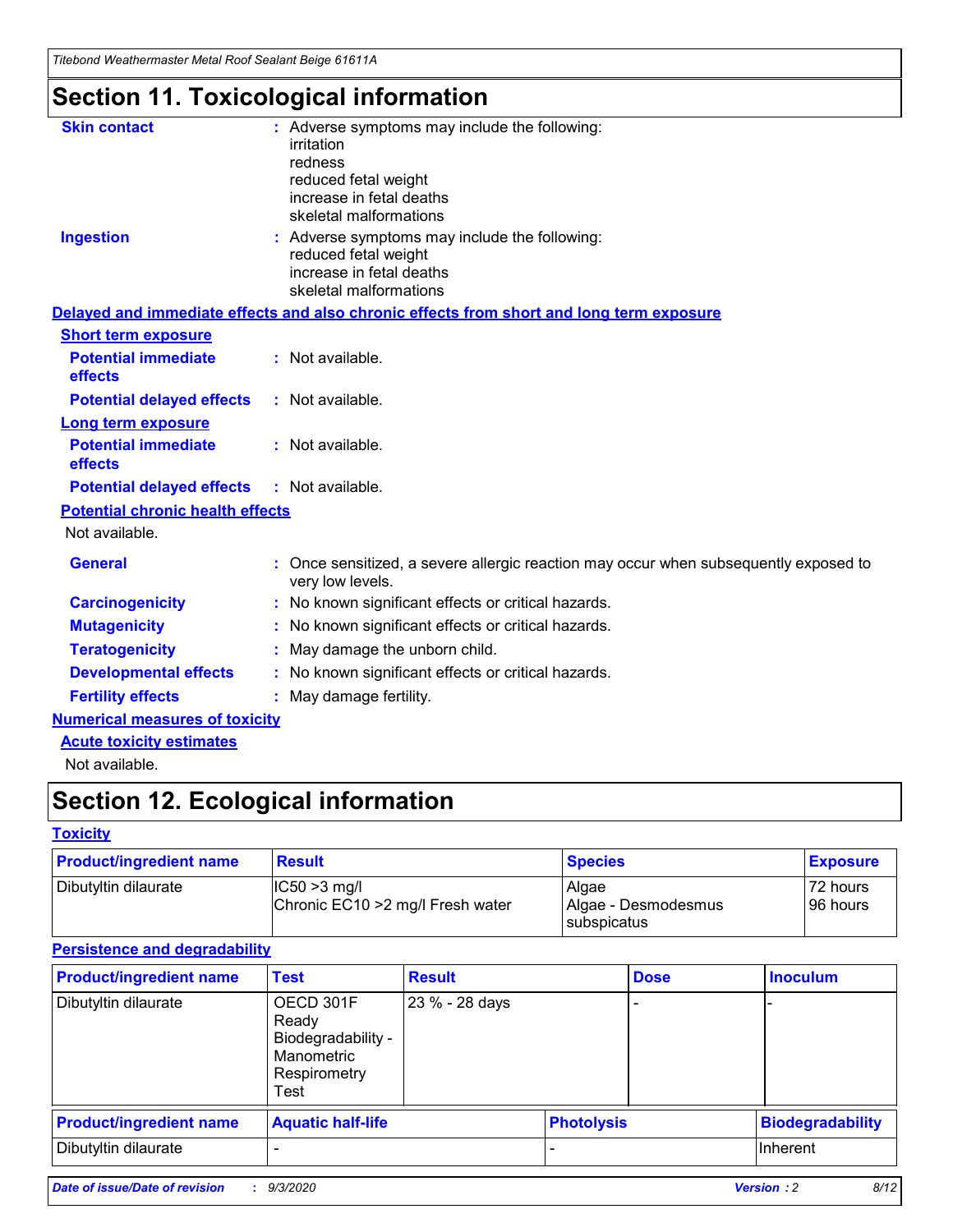# **Section 12. Ecological information**

#### **Bioaccumulative potential**

| <b>Product/ingredient name</b> | $\mathsf{LogP}_\mathsf{ow}$ | <b>BCF</b> | <b>Potential</b> |
|--------------------------------|-----------------------------|------------|------------------|
| 3-aminopropyltriethoxysilane   | 1.7                         | 3.4        | low              |
| Dibutyltin dilaurate           | 4.44                        | 2.91       | low              |

### **Mobility in soil**

| IVIUWIILV III SUII                                            |                                                     |
|---------------------------------------------------------------|-----------------------------------------------------|
| <b>Soil/water partition</b><br>coefficient (K <sub>oc</sub> ) | : Not available.                                    |
| <b>Other adverse effects</b>                                  | : No known significant effects or critical hazards. |

### **Section 13. Disposal considerations**

**Disposal methods :**

The generation of waste should be avoided or minimized wherever possible. Disposal of this product, solutions and any by-products should at all times comply with the requirements of environmental protection and waste disposal legislation and any regional local authority requirements. Dispose of surplus and non-recyclable products via a licensed waste disposal contractor. Waste should not be disposed of untreated to the sewer unless fully compliant with the requirements of all authorities with jurisdiction. Waste packaging should be recycled. Incineration or landfill should only be considered when recycling is not feasible. This material and its container must be disposed of in a safe way. Care should be taken when handling emptied containers that have not been cleaned or rinsed out. Empty containers or liners may retain some product residues. Avoid dispersal of spilled material and runoff and contact with soil, waterways, drains and sewers.

## **Section 14. Transport information**

|                                      | <b>DOT</b><br><b>Classification</b> | <b>TDG</b><br><b>Classification</b> | <b>Mexico</b><br><b>Classification</b> | <b>ADR/RID</b> | <b>IMDG</b>              | <b>IATA</b>    |
|--------------------------------------|-------------------------------------|-------------------------------------|----------------------------------------|----------------|--------------------------|----------------|
| <b>UN number</b>                     | Not regulated.                      | Not regulated.                      | Not regulated.                         | Not regulated. | Not regulated.           | Not regulated. |
| <b>UN proper</b><br>shipping name    |                                     |                                     |                                        |                |                          |                |
| <b>Transport</b><br>hazard class(es) |                                     | $\overline{\phantom{0}}$            | $\overline{\phantom{0}}$               |                | $\overline{\phantom{0}}$ |                |
| <b>Packing group</b>                 |                                     |                                     |                                        |                |                          |                |
| <b>Environmental</b><br>hazards      | No.                                 | No.                                 | No.                                    | No.            | No.                      | No.            |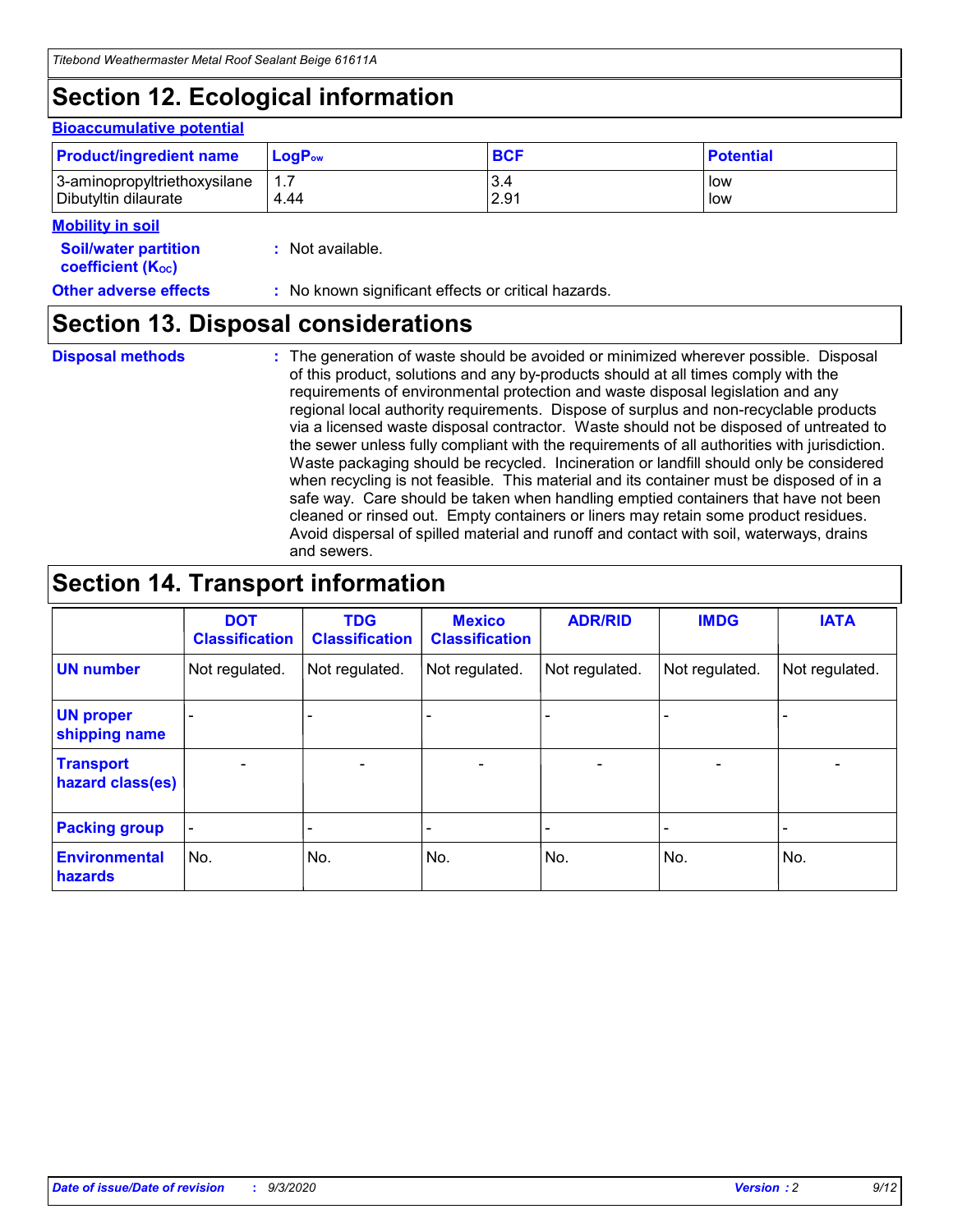## **Section 15. Regulatory information**

### **U.S. Federal regulations**

#### **SARA 302/304**

#### **Composition/information on ingredients**

No products were found.

| SARA 304 RQ | Not applicable. |
|-------------|-----------------|
|-------------|-----------------|

#### **SARA 311/312**

**Classification :** EYE IRRITATION - Category 2B SKIN SENSITIZATION - Category 1 TOXIC TO REPRODUCTION - Category 1B HNOC - Product generates methanol during cure.

### **Composition/information on ingredients**

| <b>Name</b>                  | $\frac{9}{6}$ | <b>Classification</b>                                                                                                                                                                                                                                                                                      |
|------------------------------|---------------|------------------------------------------------------------------------------------------------------------------------------------------------------------------------------------------------------------------------------------------------------------------------------------------------------------|
| 3-aminopropyltriethoxysilane | $\leq$ 3      | <b>FLAMMABLE LIQUIDS - Category 4</b><br><b>ACUTE TOXICITY (oral) - Category 4</b><br><b>SKIN IRRITATION - Category 2</b><br>EYE IRRITATION - Category 2A                                                                                                                                                  |
| Dibutyltin dilaurate         | ≤0.3          | <b>ACUTE TOXICITY (oral) - Category 3</b><br>SKIN CORROSION - Category 1C<br>SERIOUS EYE DAMAGE - Category 1<br>SKIN SENSITIZATION - Category 1<br><b>GERM CELL MUTAGENICITY - Category 2</b><br>TOXIC TO REPRODUCTION - Category 1B<br>SPECIFIC TARGET ORGAN TOXICITY (REPEATED<br>EXPOSURE) - Category 1 |

### **State regulations**

**Massachusetts :**

: None of the components are listed.

**New York :** None of the components are listed. **New Jersey :** None of the components are listed.

**Pennsylvania :** None of the components are listed.

### **California Prop. 65**

WARNING: This product can expose you to methanol, which is known to the State of California to cause birth defects or other reproductive harm. For more information go to www.P65Warnings.ca.gov.

| Ingredient name | No significant risk<br>level | <b>Maximum</b><br>acceptable dosage<br><b>level</b> |
|-----------------|------------------------------|-----------------------------------------------------|
| methanol        |                              | Yes.                                                |

### **International regulations**

**Chemical Weapon Convention List Schedules I, II & III Chemicals** Not listed.

### **Montreal Protocol**

Not listed.

**Stockholm Convention on Persistent Organic Pollutants**

Not listed.

**UNECE Aarhus Protocol on POPs and Heavy Metals** Not listed.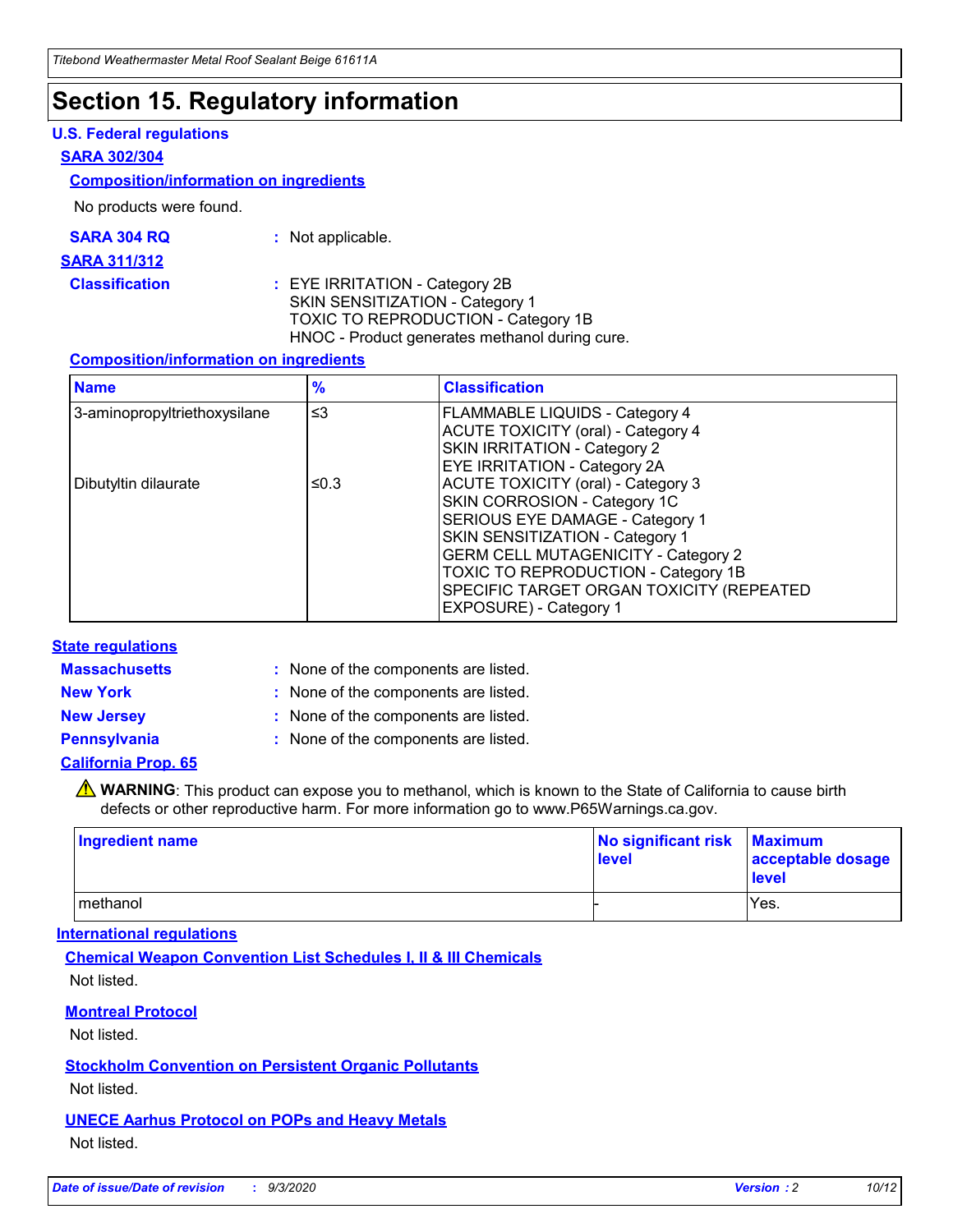## **Section 15. Regulatory information**

### **Inventory list**

- 
- **China :** Not determined.

**United States TSCA 8(b) inventory**

**:** All components are active or exempted.

# **Section 16. Other information**





**Caution: HMIS® ratings are based on a 0-4 rating scale, with 0 representing minimal hazards or risks, and 4 representing significant hazards or risks. Although HMIS® ratings and the associated label are not required on SDSs or products leaving a facility under 29 CFR 1910.1200, the preparer may choose to provide them. HMIS® ratings are to be used with a fully implemented HMIS® program. HMIS® is a registered trademark and service mark of the American Coatings Association, Inc.**

**The customer is responsible for determining the PPE code for this material. For more information on HMIS® Personal Protective Equipment (PPE) codes, consult the HMIS® Implementation Manual.**

**National Fire Protection Association (U.S.A.)**



**Reprinted with permission from NFPA 704-2001, Identification of the Hazards of Materials for Emergency Response Copyright ©1997, National Fire Protection Association, Quincy, MA 02269. This reprinted material is not the complete and official position of the National Fire Protection Association, on the referenced subject which is represented only by the standard in its entirety.**

**Copyright ©2001, National Fire Protection Association, Quincy, MA 02269. This warning system is intended to be interpreted and applied only by properly trained individuals to identify fire, health and reactivity hazards of chemicals. The user is referred to certain limited number of chemicals with recommended classifications in NFPA 49 and NFPA 325, which would be used as a guideline only. Whether the chemicals are classified by NFPA or not, anyone using the 704 systems to classify chemicals does so at their own risk.**

### **Procedure used to derive the classification**

| <b>Classification</b>                                                                                         | <b>Justification</b>                                  |
|---------------------------------------------------------------------------------------------------------------|-------------------------------------------------------|
| <b>EYE IRRITATION - Category 2B</b><br>SKIN SENSITIZATION - Category 1<br>TOXIC TO REPRODUCTION - Category 1B | Expert judgment<br>Expert judgment<br>Expert judgment |
| <b>History</b>                                                                                                |                                                       |

| .                                 |             |
|-----------------------------------|-------------|
| <b>Date of printing</b>           | : 4/22/2022 |
| Date of issue/Date of<br>revision | : 9/3/2020  |
| Date of previous issue            | : 9/3/2020  |
| <b>Version</b>                    | $\cdot$ 2   |
|                                   |             |